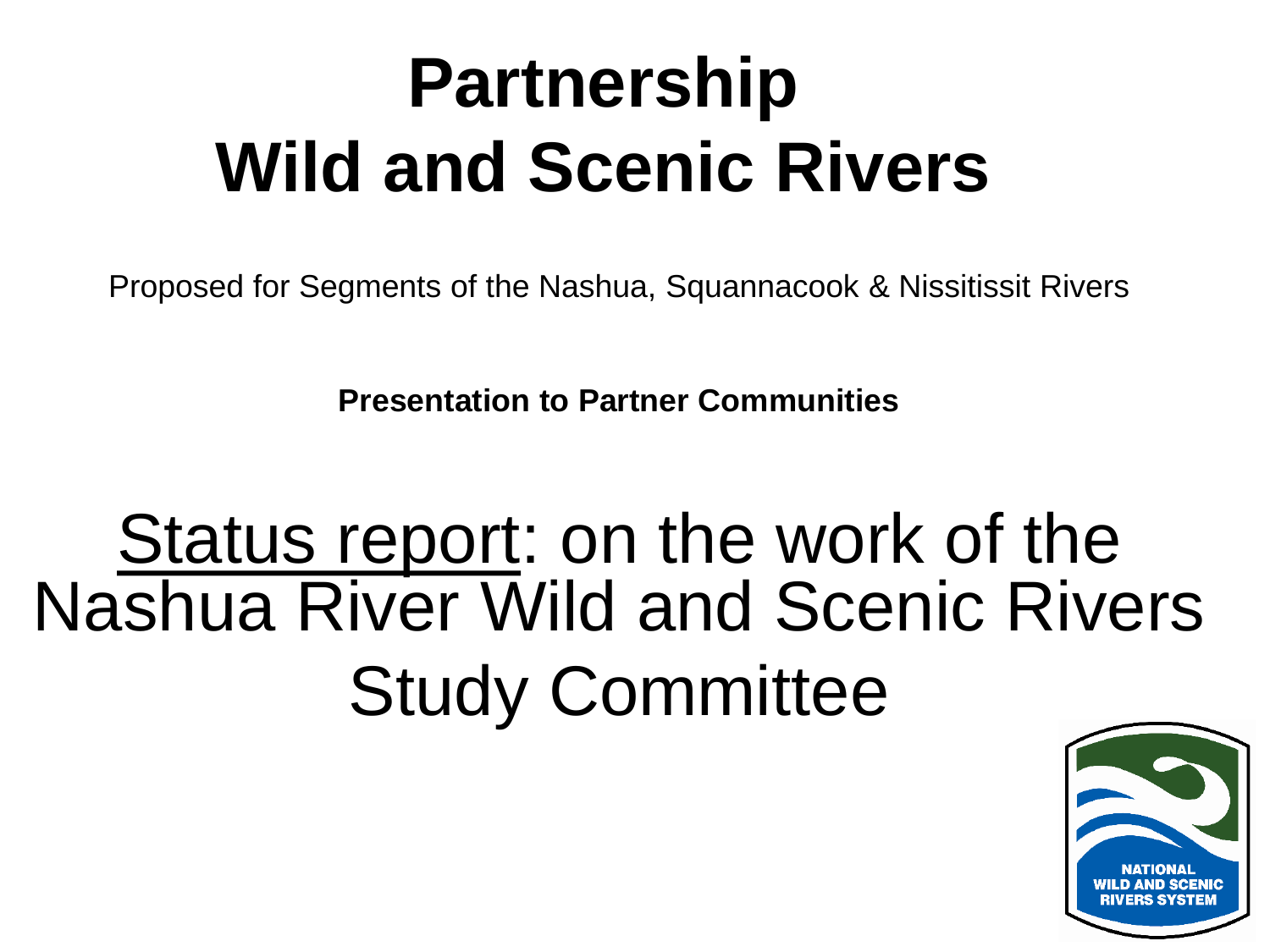Boards of Selectmen of Ayer, Dunstable, Groton, Harvard, Lancaster, Shirley, Townsend, & Pepperell voted to endorse the Study.

Congress authorized the Study in December 2014 and Congresswoman Tsongas publically announced the Study in January 2015.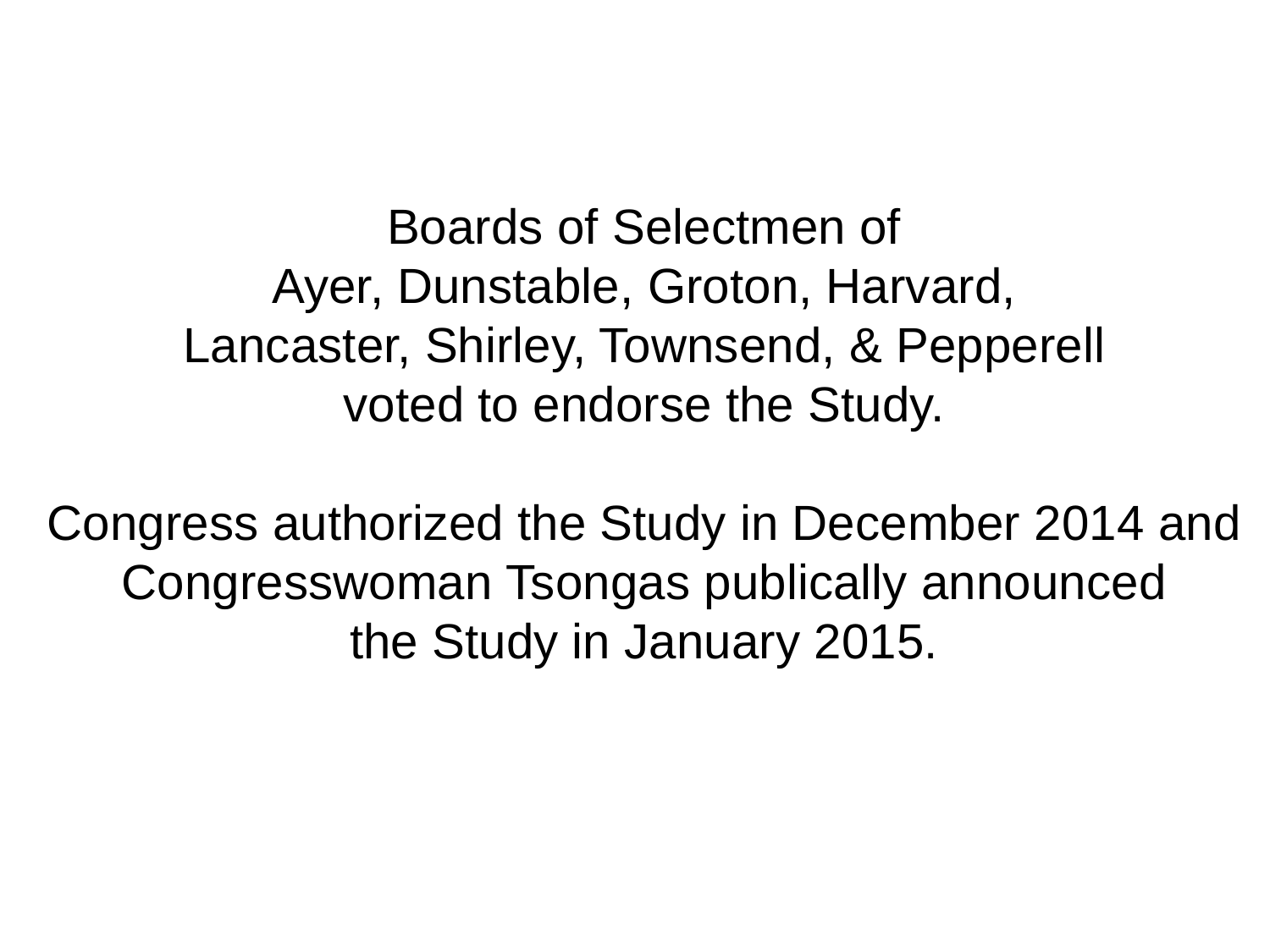# **What is a Wild and Scenic River Study?**

- Congressionally authorized Study to determine whether a river segment is *eligible and suitable* for designation.
- Based on 1968 Wild & Scenic Rivers Act to protect and restore the nation's best rivers. Presently, 160+ rivers designated.
- Conducted by Study Committee with much public input; ~3 years to finish Study.
- Develops a River Management Plan to protect and restore the outstanding resources of these rivers.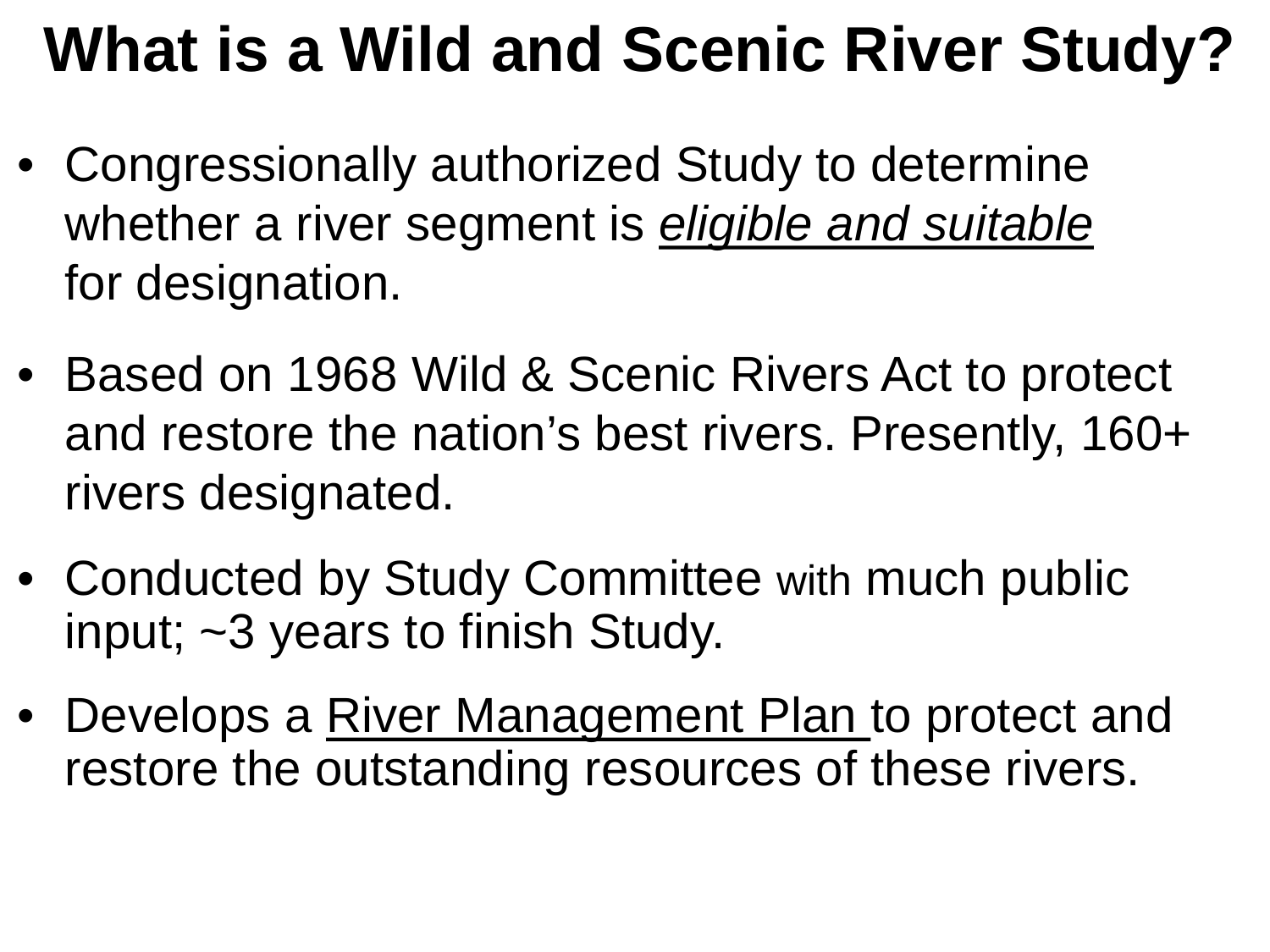**The Nashua River Study Committee** consists of a representative and an alternate appointed by the participating towns' BoS.

Current Study Committee members are: *[\*\* Note - Updated April 2017 \*\*]*

| Ayer             | Beth Suedmeyer (rep) & Robert Pontbriand (alt) |
|------------------|------------------------------------------------|
| <b>Dunstable</b> | Leah Basbanes (rep) & Judy Larter (alt)        |
| Groton           | Nadia Madden (rep) & Tim Newman (alt)          |
| <b>Harvard</b>   | Lucy Wallace (rep)                             |
| Lancaster        | Bill Flynn (rep) & Susan Munyon (alt)          |
| Pepperell        | Paula Terassi (rep) & Mark Andrews (alt)       |
| <b>Shirley</b>   | Heidi Ricci (rep) & Betsy Colburn (alt)        |
| <b>Townsend</b>  | Bill Wilkinson (rep) & Karen Chapman (alt)     |

- Other voting committee members include representatives from National Park Service and Nashua River Watershed Association.
- Non-voting members include representatives from MA Div. of Ecological Restoration, MA Dept. of Fish & Game, US Fish & Wildlife Service and US Geologic Service.
- Participating guests include local and regional resource experts and stakeholders from Massachusetts and New Hampshire.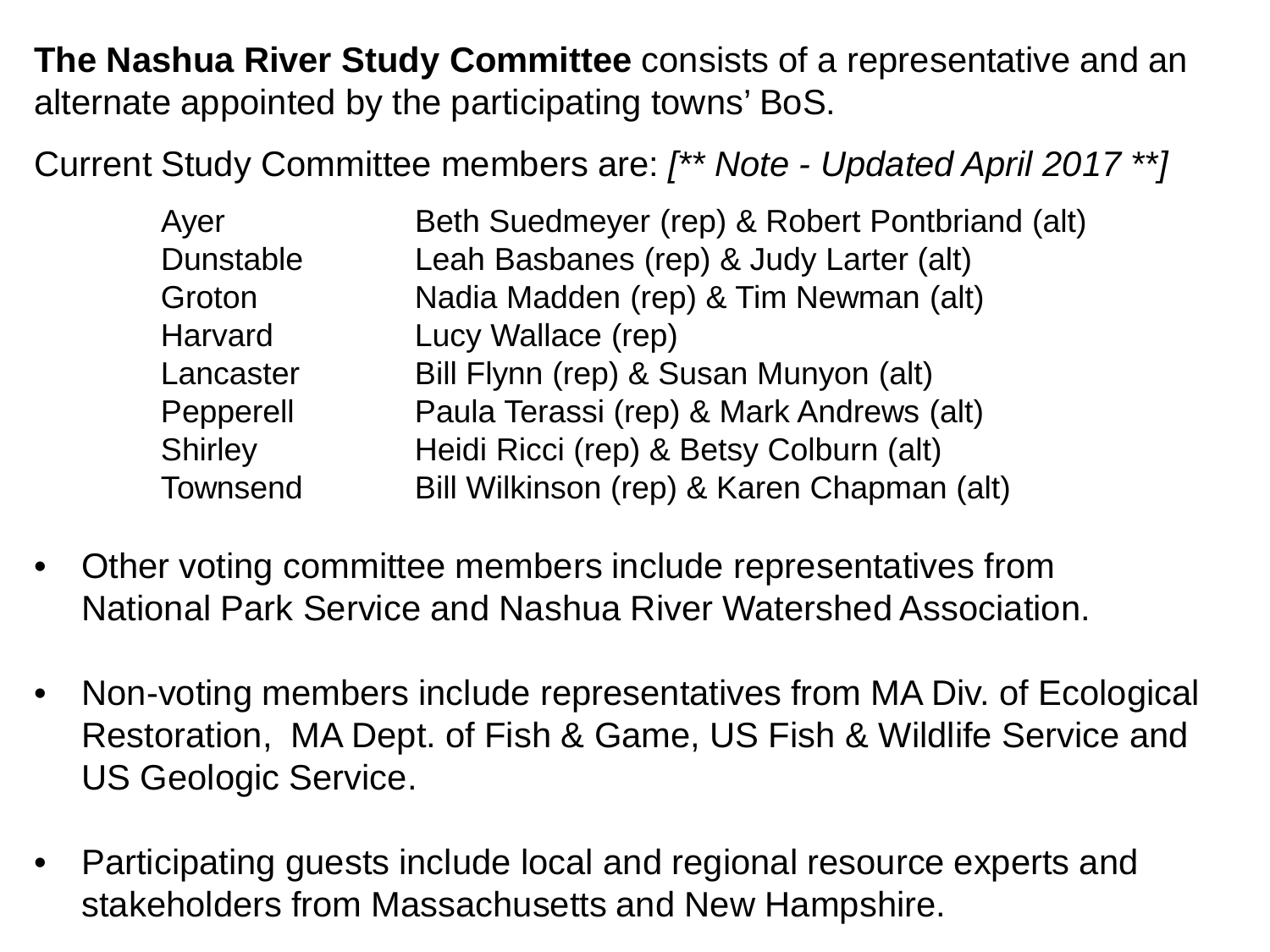## **What Parts of the Rivers are Being Considered?**

• River Segment 1:

**Nashua River** *Mainstem*: from the Confluence of the North and South Nashua Rivers in Lancaster to state line at Pepperell/ Dunstable with four mile stretch of Pepperell Pond informally participating.

• River Segment 2:

**Squannacook River:** from the headwaters in Townsend to its confluence with Nashua River *Mainstem* in Shirley/ Ayer.

• River Segment 3:

**Nissitissit River**: from state line to its confluence with Nashua River *Mainstem* in Pepperell with upper reach from Lake Potanipo in Brookline, NH to MA state-line informally participating.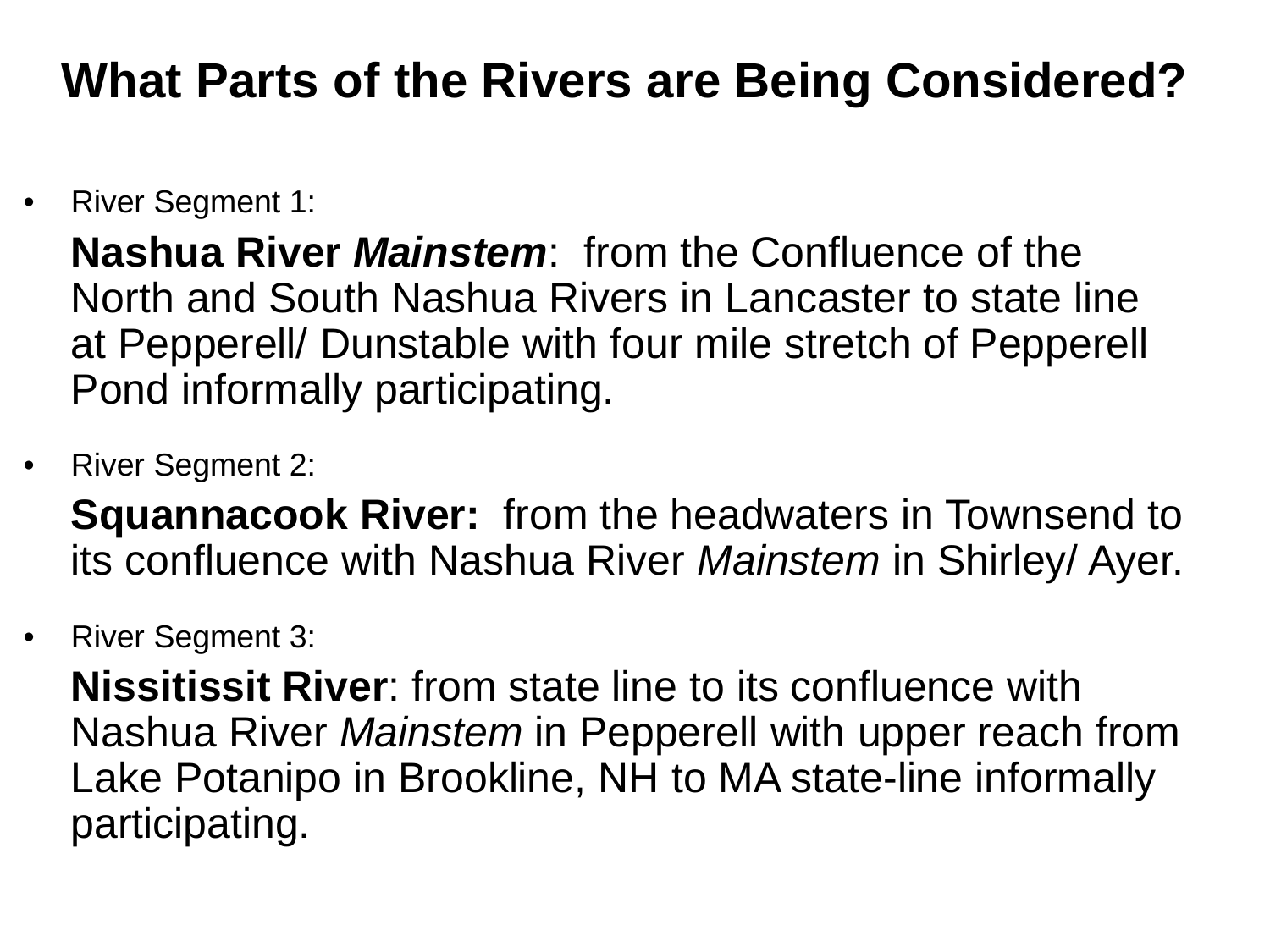#### "Nashua River Wild and Scenic River Study Committee"

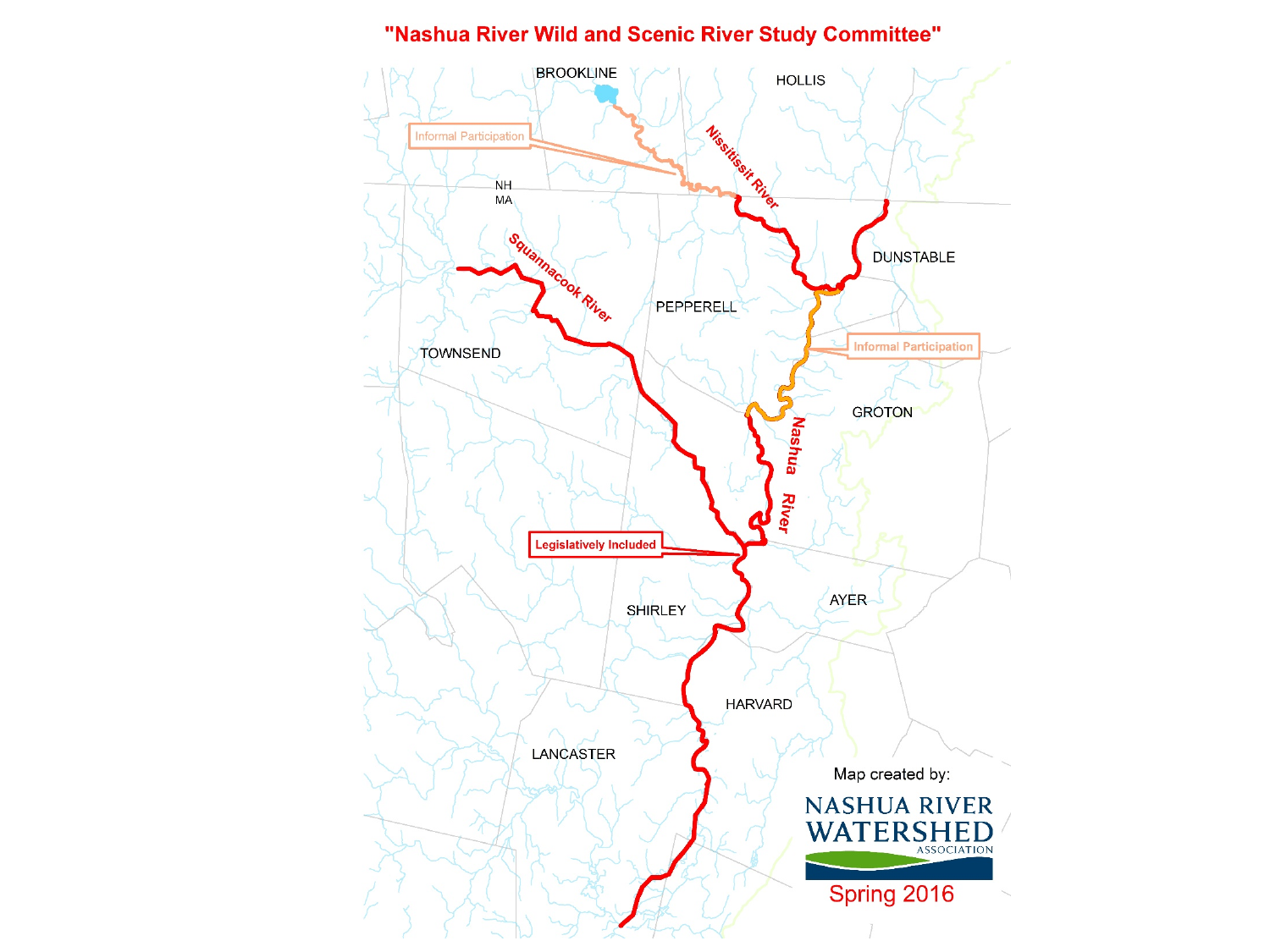## **What is so special about these rivers?**

#### *Outstandingly Remarkable Resource Values*

- Scenic & natural landscapes.
- Recreation e.g: boating, trout stocking, bass fishing tournament.
- Ecological values including cold-water fisheries, ACECs, biodiversity & habitat.
- Local cultural & industrial history e.g: reversal of Nashua from top 10 most polluted rivers in US.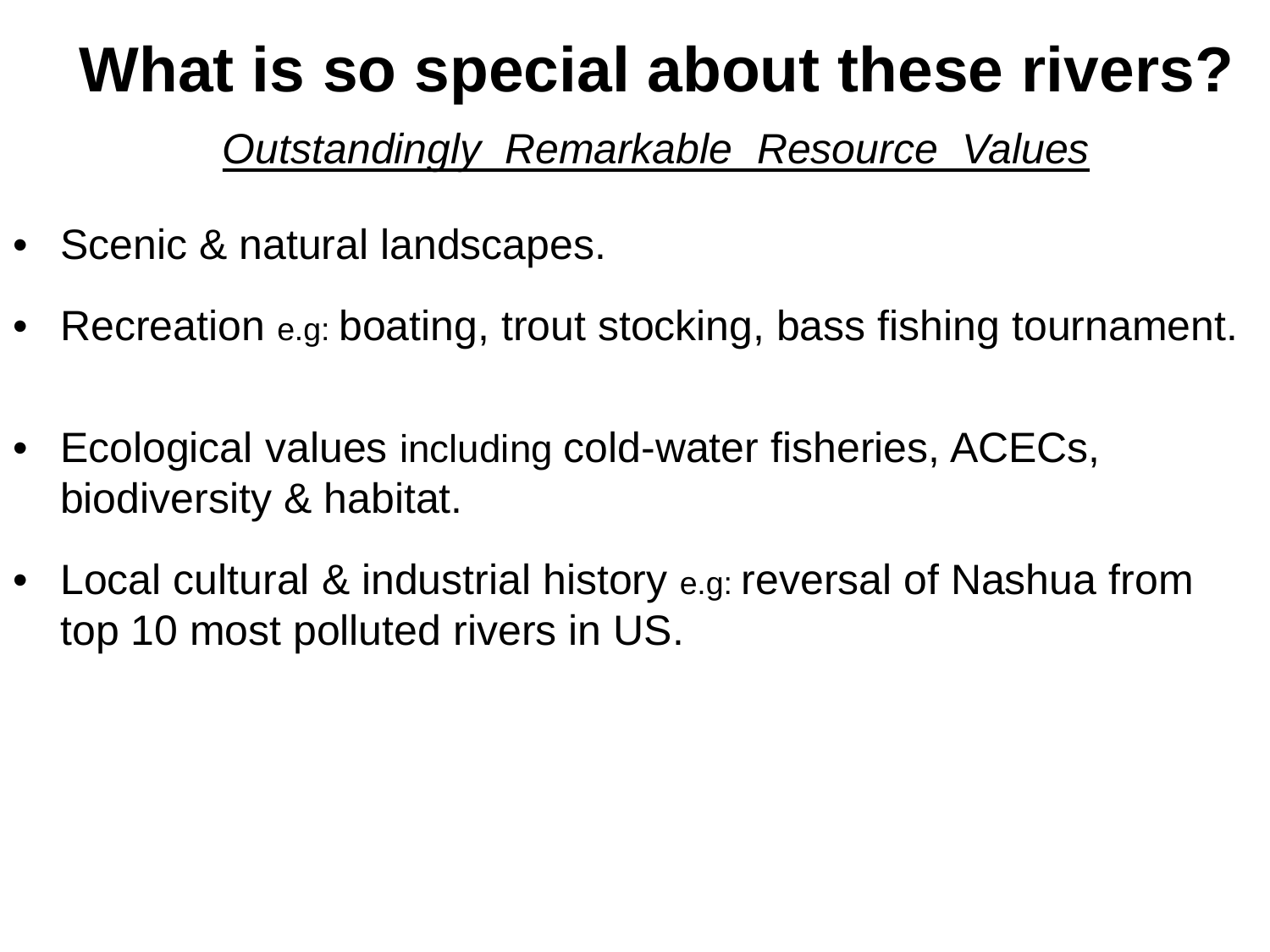# **Why is the Wild and Scenic River Study itself so valuable?**

- Opportunity for towns along these rivers to work together to protect their shared regional resources.
- Provides towns with structure, expertise and funding to identify needs, set goals and implement the Management Plan to maintain & protect these rivers.
- Entirely voluntary & locally determined process.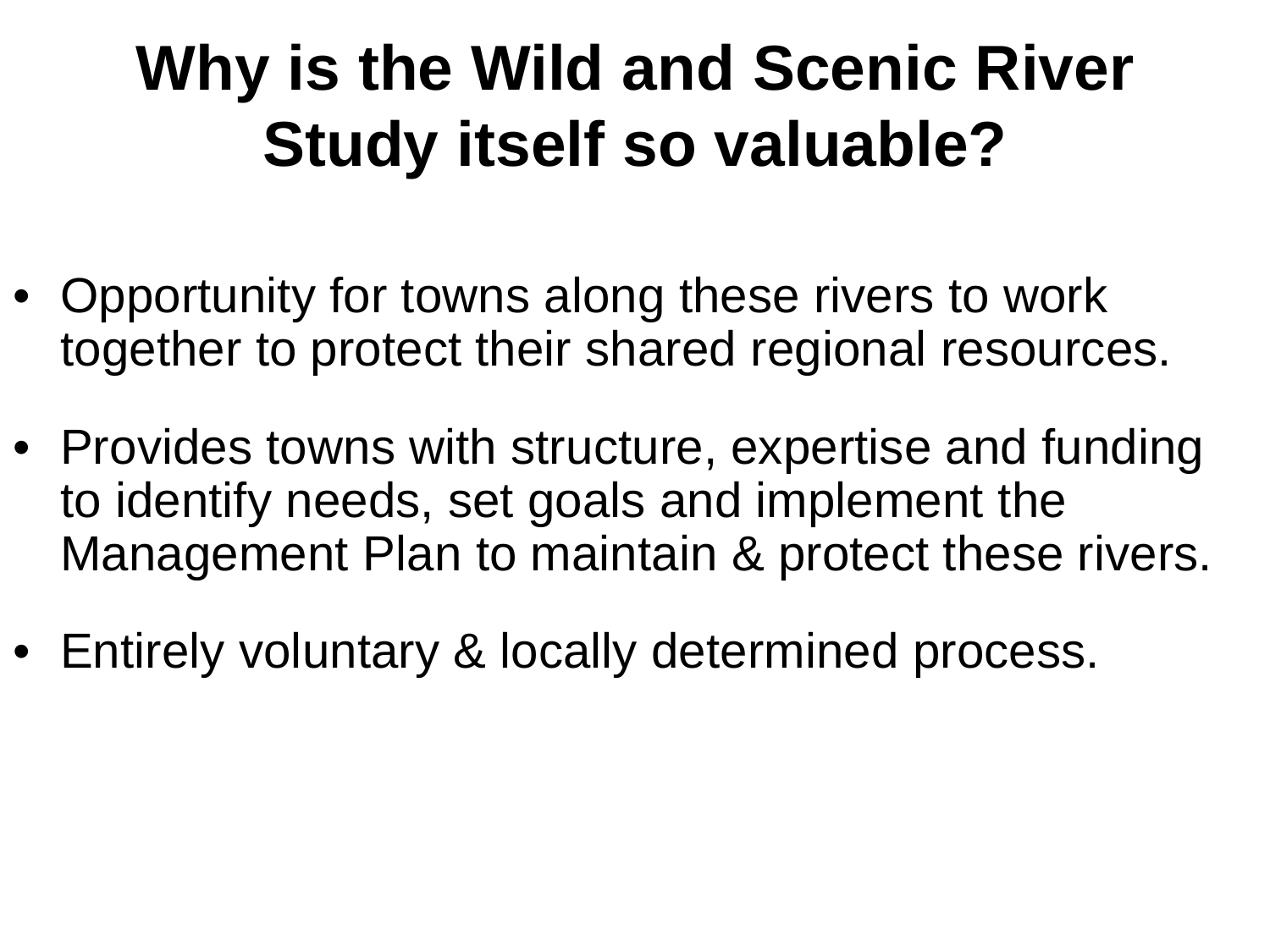## **What would Wild & Scenic designation achieve?**

- Granted only if Study demonstrates both outstanding resources and local commitment to protect them.
- Prohibits new federally-licensed dams and harmful diversions. Ensures no adverse impacts from future federally-funded /-permitted water resource projects.
- Directed by a locally-based "coordinating council" overseeing river management plan implementation through voluntary measures.
- Qualifies these river segments for annual federal NPS funds. Wild and Scenic status often leverages additional funds (eg: priority status on grant applications).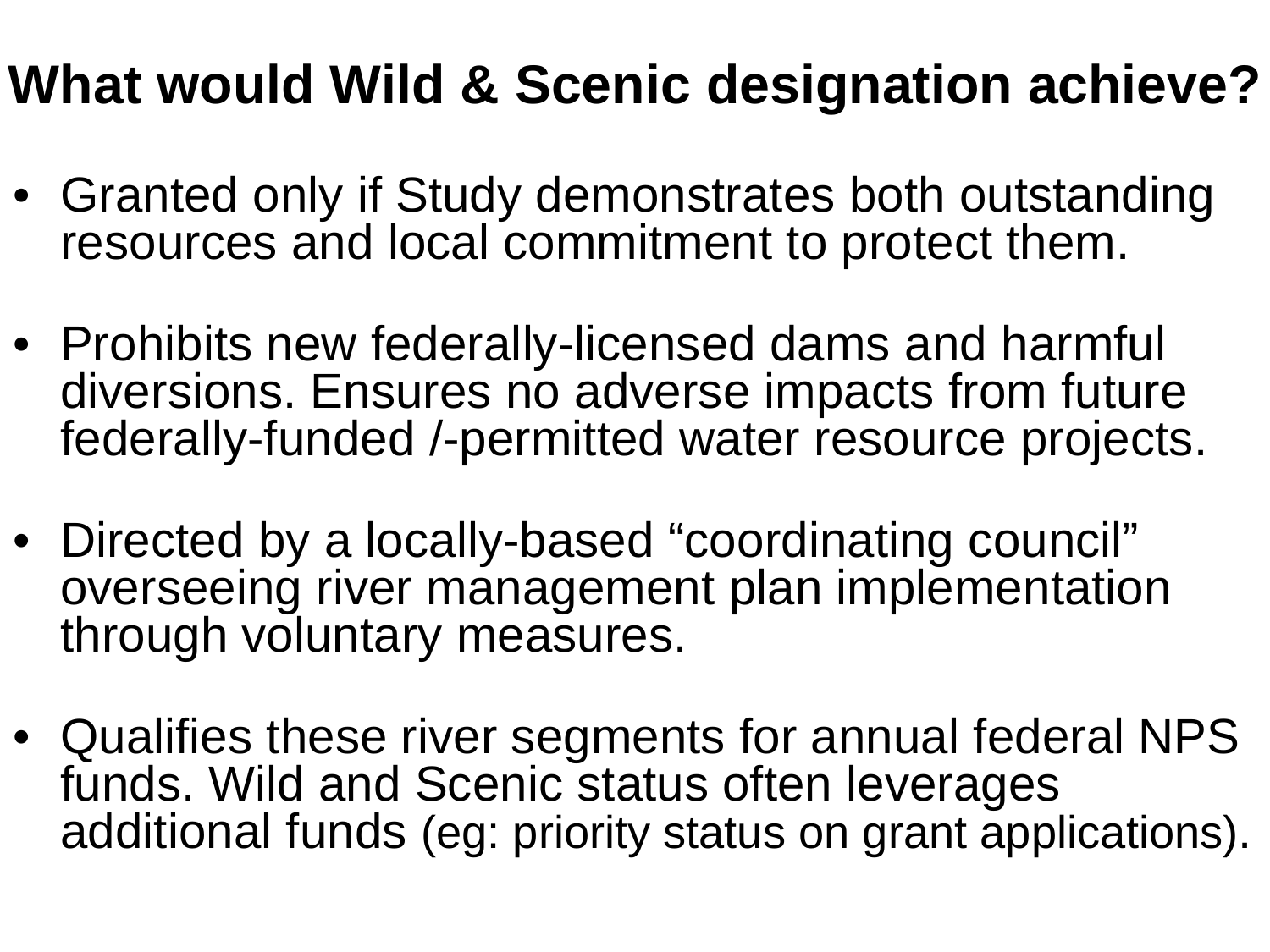# **What the Study and Designation DOES** *NOT* **DO:**

• Does not**:**

lead to federal acquisition, establish a federal park or put land under federal control, force any changes in the local process of land-use decisionmaking, nor change any existing land uses.

- No impact on existing dams.
- No affect on hunting and fishing laws*.*
- No restricted river access & does not require public access to private land.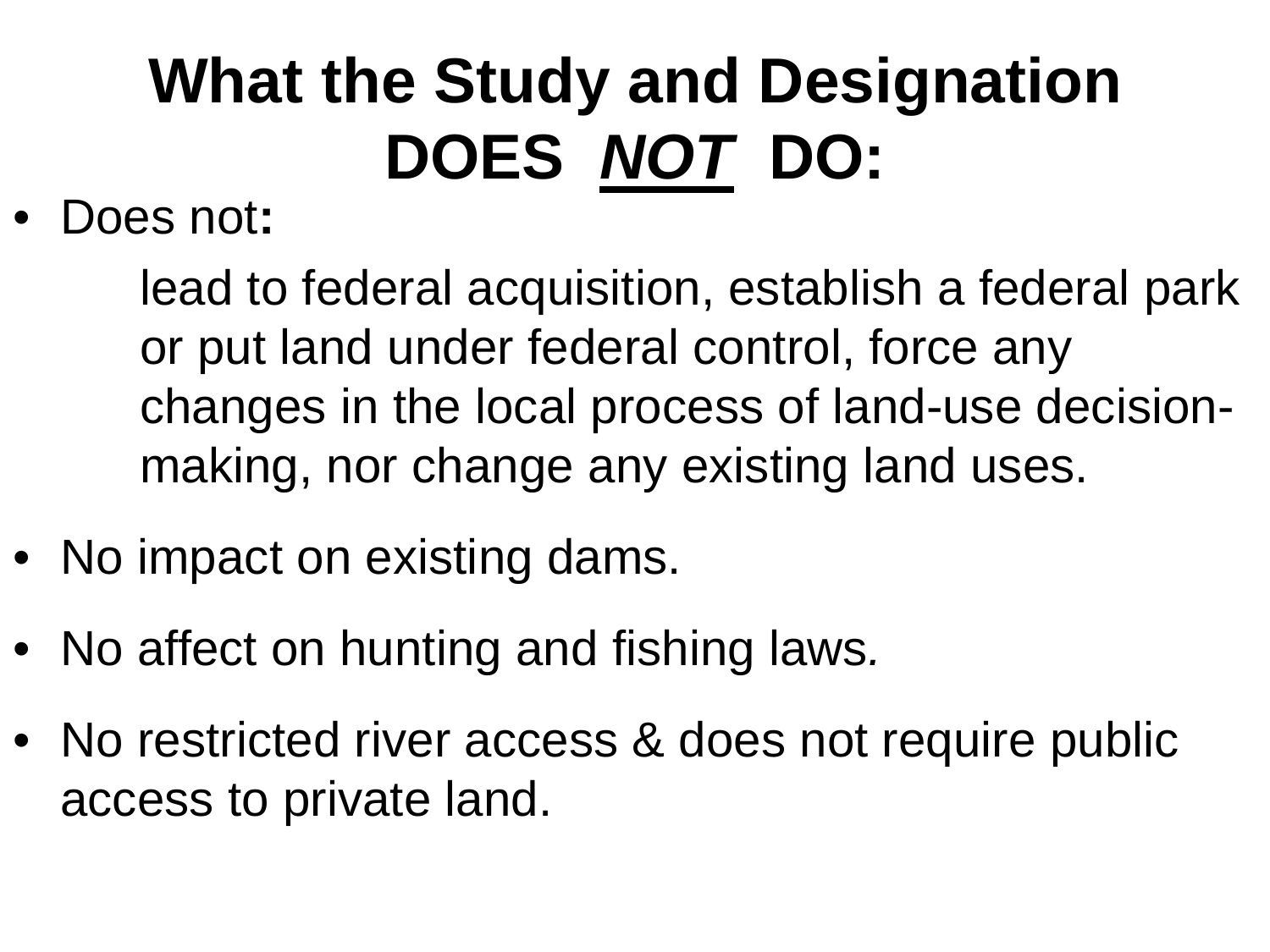# **Next Steps for the Study Committee**

- Outreach & Outstandingly Remarkable Resource Values sub-committees will reach out to town boards, interested individuals & local organizations to gather relevant information.
- Drafts of Study Committee's work--the draft Management Plan- will be publically shared for further input and feedback.
- Each town's BoS must vote to put the draft Management Plan on their town's meeting agenda along with the topic of Designation.
- Formal town spring 2018 Annual Meeting votes in participating towns to determine whether towns agree with Designation and accept the draft Management Plan.